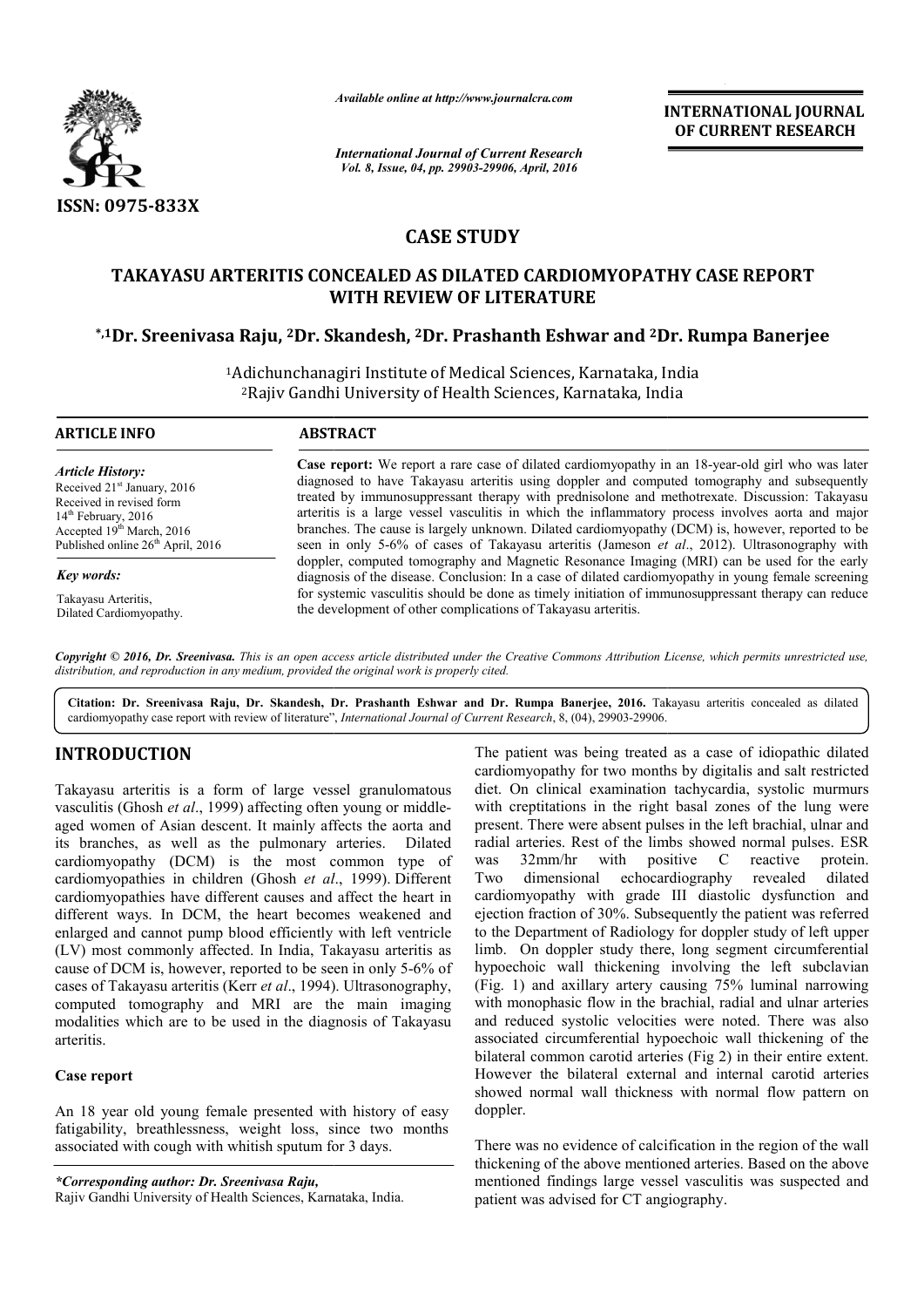

**Fig. 1. Circumferential hypoechoic wall thickening involving the left subclavian (arrow)**



**Fig. 2. Circumferential hypoechoic wall thickening of the bilateral common carotid arteries**

On CT angiography there was circumferential wall thickening involving the ascending aorta (Fig 3a), aortic arch (fig 3b) and the descending thoracic (Fig 3c)  $\&$  abdominal aorta (Fig 3d). There was also associated circumferential wall thickening involving the left subclavian artery from its origin with significant narrowing distal to the origin of the vertebral artery (Fig 4a,4b,4c).



**Fig. 3. CT angiography there was circumferential wall thickening involving the ascending (a), arch (b) and the descending thoracic (c) & abdominal aorta (d)**



**Fig. 4. Circumferential wall thickening involving the left subclavian artery in axial (a), coronal(b), 3D(c) from its origin with significant narrowing distal to the origin of the vertebral the vertebral artery**

Circumferential wall thickening without significant narrowing was noted involving the bilateral common carotid arteries up to the carotid bulb (Fig 5a, 5b), right brachiocephalic and right subclavian arteries. Bilateral brachial, radial and ulnar arteries were normal. There was cardiomegaly of left ventricular type (Fig 6). The entire pulmonary artery, coronary arteries and the bilateral renal arteries were normal. There was no evidence of aneurysm dilatation of the involved vessels. rential wall thickening without significant narrod involving the bilateral common carotid arteries<br>id bulb (Fig 5a, 5b), right brachiocephalic and<br>an arteries. Bilateral brachial, radial and ulnar ar<br>mal. There was cardiom



**Fig 5. (a, b). Circumferential wall thickening without significant narrowing, were noted involving the b narrowing, bilateral common carotid arteries up to the carotid bulb**



**Fig 6. Cardiomegaly of left ventricular type**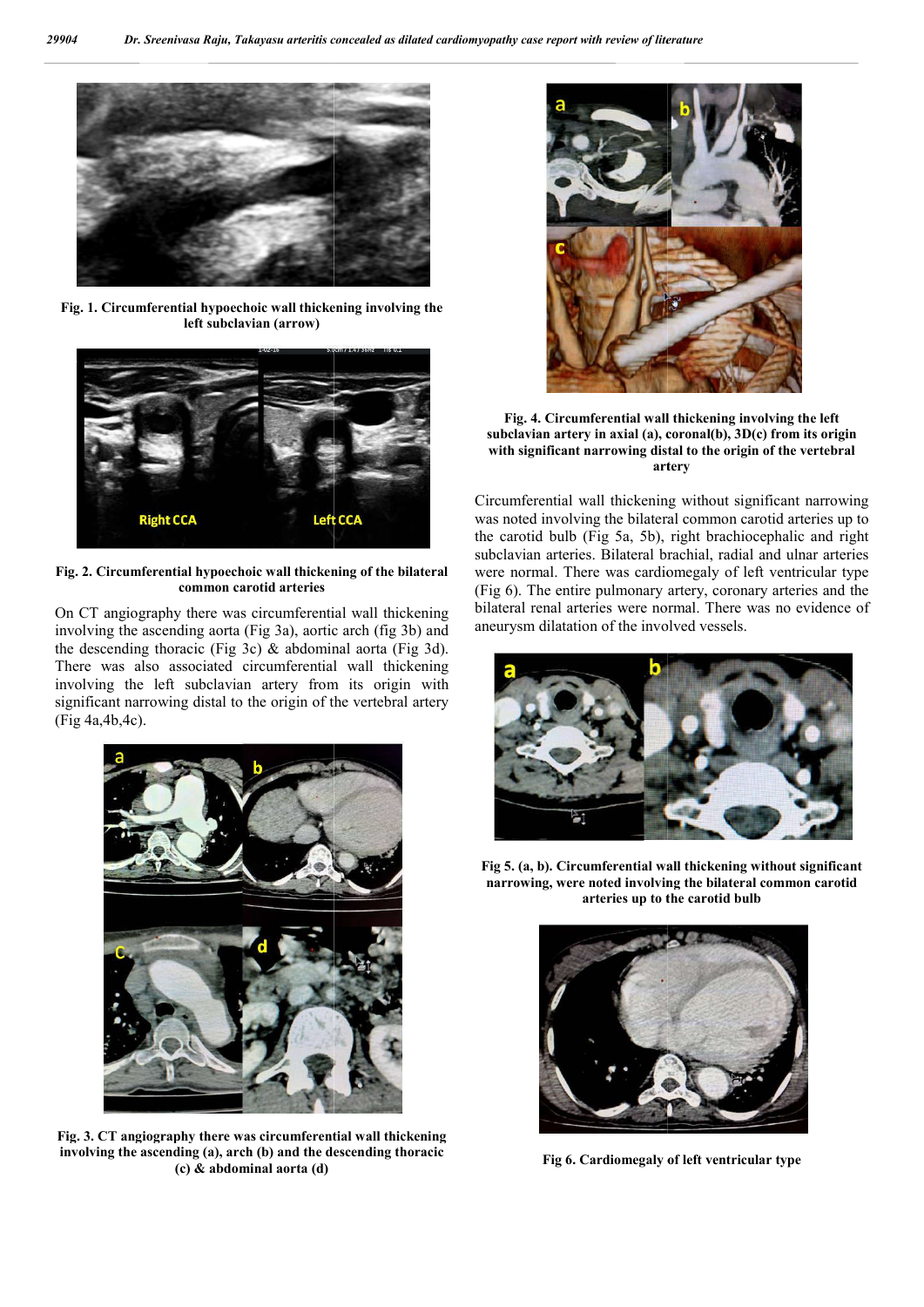Based on the above mentioned findings and considering the age using 1990 criteria of American College of Rheumatology the diagnosis of Takayasu arteritis in active phase, was made. According to the New angiographic classification of Takayasu arteritis, the disease was classified as Type V Takayasu arteritis. The visualized lung parenchyma revealed tree in bud opacities with surrounding ground glass opacities in apical segment of the right lower lobe which were likely to be secondary to infective aetiology. The patient was subsequently treated with empirical antibiotics for the respiratory infection and then started on immunosuppressant therapy consisting of daily oral prednisolone (1mg/kg/d) and weekly oral methotrexate (0.15mg/kg/week). The patient could not be followed up.

# **DISCUSSION**

Takayasu arteritis is a chronic inflammatory disease that involves the aorta, its branches and the pulmonary arteries. Takayasu arteritis (TA) is predominantly a disease of young adults in the second and third decades of life. The onset of illness may be earlier, including in childhood (Kerr *et al*., 1994; Ladhani *et al*., 2001) but rarely in infancy (Mitchell and Parisi, 1997). The female: male ratio has varied from 9: 1 in reports from Japan (Sekiguchi and Sazuki, 1992) to 1.3: 1 in India (Shrivastava *et al*., 1986). Though the exact pathogenesis of the arteritis is still unknown.

Tuberculosis, streptococcal infections, rheumatoid arthritis, and other collagen vascular diseases have been debated as its etiology in the past. Recently, more emphasis has been given on an immunopathological cause (Seko *et al*., 1994). A number of lymphocytes (T cells and natural killer cells) infiltrate and incite the damage by liberating perforin on to arterial tissue which are reactive to particular antigen, heat shock protein (HSP)-65 which by itself is a major antigen of mycobacterium tuberculosis (Seko, 2000). TA involves mainly the elastic arteries (Kinare *et al*., 1998). The disease may be patchy with normal skip areas in between, or diffuse along the length of the entire vessel. In the initial acute stage of the disease, exudative and granulomatous inflammation is seen, whereas fibrosis predominates later, but the two stages may coexist (Hotchi, 1992).

Later in the disease process, nodular fibrosis in all layers of the artery is seen and the intima may become several times thicker than the tunica media obliterating the vessel lumen. The disease is diagnosed based on the American College of Rheumatology (ACR) 1990 diagnostic criteria. The disease is classified based on the site of involvement according to New angiographic classification of Takayasu arteritis, Takayasu conference 1994: (Johnston *et al*., 2002)

- **Type I:** Branches from the aortic arch
- **Type IIa:** Ascending aorta, aortic arch and its branches
- **Type IIb:** Ascending aorta, aortic arch and its branches, thoracic descending aorta
- **Type III:** Thoracic descending aorta, abdominal aorta, and/or renal arteries
- **Type IV:** Abdominal aorta and/or renal arteries
- **Type V:** Combined features of types IIb and IV

The site of arterial disease determines its clinical presentation which usually includes diminished or absent pulses, vascular bruits particularly affecting the carotids, subclavian, and abdominal vessels, hypertension secondary to renal artery stenosis causing retinopathy, aortic regurgitation, neurological features including postural dizziness, seizures, and amaurosis. Pulmonary artery involvement is also seen. Other symptoms include dyspnoea, headaches, carotodynia, myocardial ischemia, chest wall pain, and erythema nodosum.

The presentation as DCM is rarely reported in 5-6% of cases and is due to involvement of coronary artery & severe hypertension (Jameson *et al*., 2012). The progression of heart failure is associated with LV remodelling, which manifests as gradual increase in LV end-diastolic and end-systolic volumes, wall thinning, and a change in chamber geometry to a more spherical, less elongated shape. This process is usually associated with a continuous decline in ejection fraction (Pieske, 2004). Death is due to either congestive heart failure or ventricular tachy-or bradyarrhythmias. The presence of systemic symptoms, raised ESR and worsening of vessel stenosis are considered evidence of active disease (Kerr *et al.,*  1994).

Therapeutic modalities include steroids, immunosuppressive agents, and antihypertensive drug therapy. 20-100% success rate of steroids have been reported in different studies.<sup>15</sup> In the acute phase of TA, treatment with corticosteroids (1mg/kg/d) leads to clinical remission in 60% of cases (Kerr *et al*., 1994). Immunosuppression with Cyclophosphamide (1-2mg/kg/d), azathioprin (1-2mg/kg/d) or methotrexate (0.15- 0.35 mg/kg/week) may be tried in resistant cases, or in order to reduce steroid dosages (Kerr *et al*., 1994). Drug therapy can slow down progression of cardiomyopathy and in some cases even improve the heart condition. Standard therapy may include salt-restricted diet, diuretics, and digitalis. Percutaneous transluminal renal arterial dilatation is done in case of renal artery involvement.

#### **Conclusion**

In a case of dilated cardiomyopathy in young female, screening for systemic vasculitis should be done as timely initiation of immunosuppressant therapy can reduce the development of other complications of Takayasu arteritis.

#### **Acknowledgements**

The authors acknowledge and thank our superintendent, Dr. Manohar and principal Dr. Shivaramu for granting us permission to publish the case report. Authors acknowledge the immense help received from the scholars whose articles are cited and included in references of this manuscript. The authors are also grateful to authors / editors / publishers of all those articles, journals and books from where the literature for this article has been reviewed and discussed. NOC obtained from patient for publication.

**Funding:** None

**Conflict of interest:** None